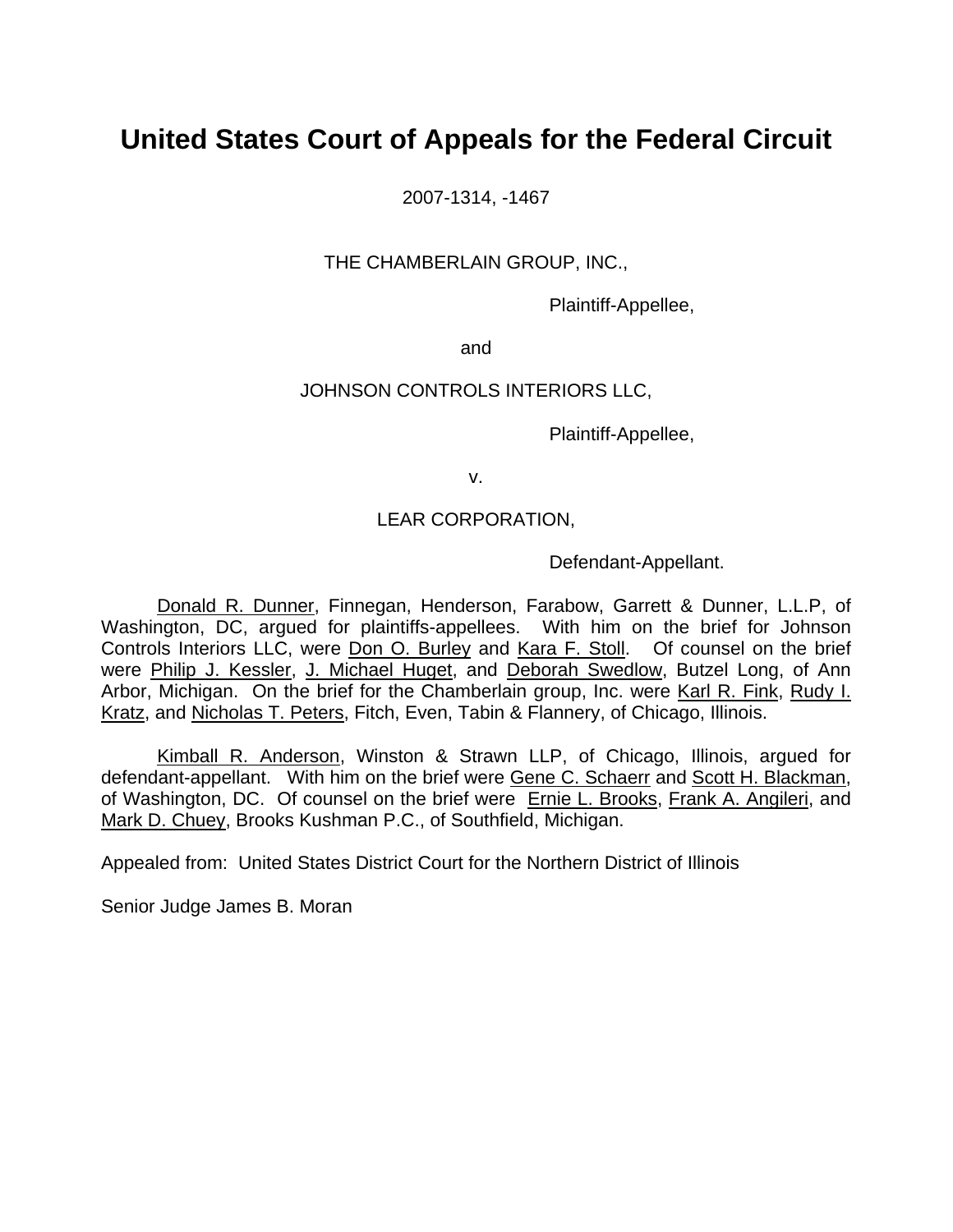# **United States Court of Appeals for the Federal Circuit**

2007-1314, -1467

### THE CHAMBERLAIN GROUP, INC.,

Plaintiff-Appellee,

and

#### JOHNSON CONTROLS INTERIORS LLC,

Plaintiff-Appellee,

v.

#### LEAR CORPORATION,

Defendant-Appellant.

Appeal from United States District Court for the Northern District of Illinois in case no. 05-CV-3449, Senior Judge James B. Moran.

DECIDED: February 19, 2008

\_\_\_\_\_\_\_\_\_\_\_\_\_\_\_\_\_\_\_\_\_\_\_\_\_\_\_

\_\_\_\_\_\_\_\_\_\_\_\_\_\_\_\_\_\_\_\_\_\_\_\_\_\_\_

Before RADER, Circuit Judge, CLEVENGER, Senior Judge, and DYK, Circuit Judge.

RADER, Circuit Judge.

 The Chamberlain Group, Inc. (Chamberlain) owns U.S. Patent No. 6,154,544 ('544 patent), an invention that improves security in garage door openers. Chamberlain and Johnson Controls Interiors LLC (JCI), Chamberlain's exclusive licensee with respect to development of radio frequency transmitters for sale to automotive original equipment manufacturers, sued Lear Corp. (Lear), charging Lear's Car2U transmitter with infringement of claim 4 of the '544 patent. After a Markman hearing, a claim construction order, Chamberlain Group, Inc. v. Lear Corp., No. 1:05-CV-03449 (N.D. Ill.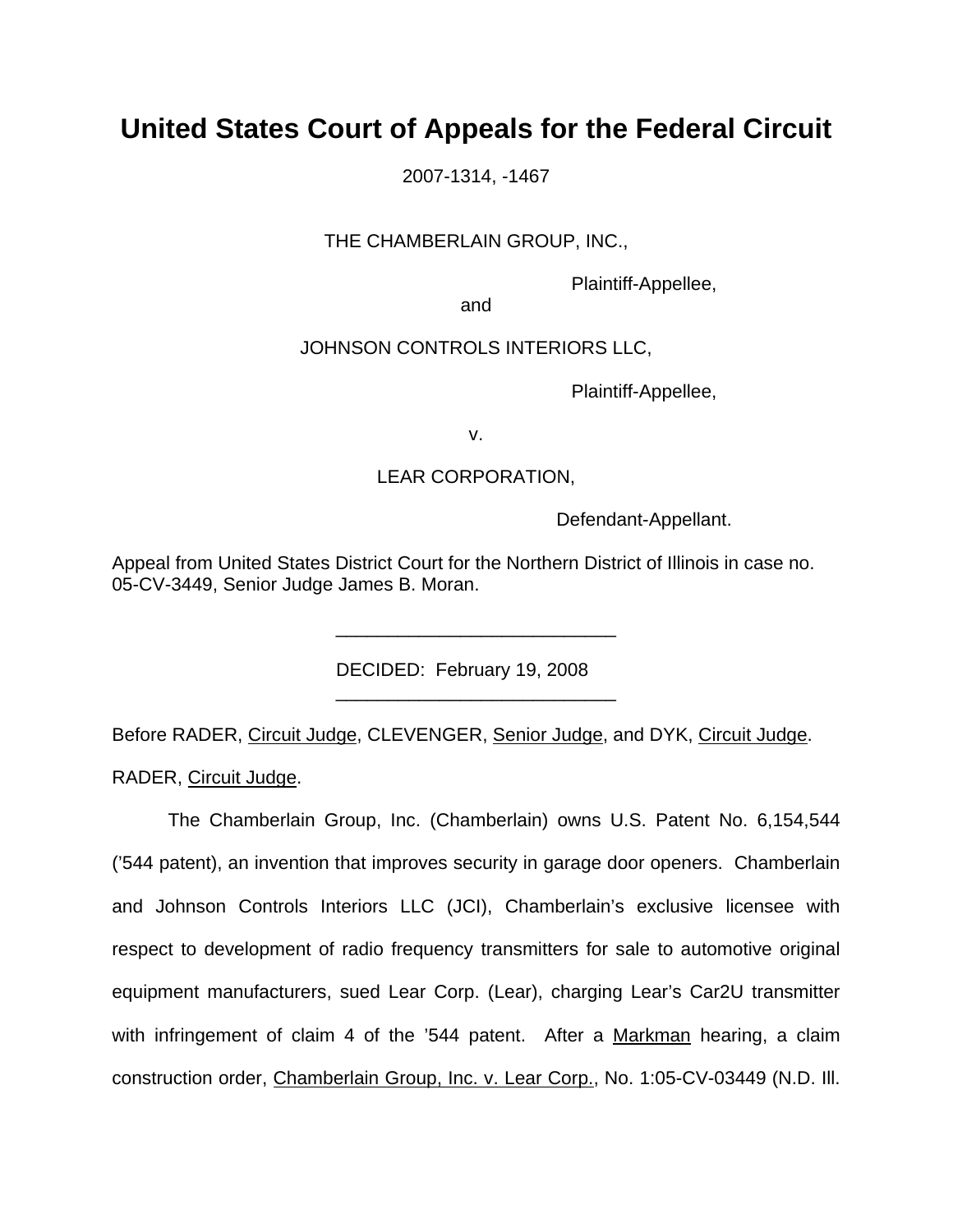Sept. 11, 2006) (Initial Markman Order), and a modified claim construction order, Chamberlain Group, Inc. v. Lear Corp., No. 1:05-CV-03449 (N.D. Ill. Feb. 20, 2007) (Modified Markman Order), the United States District Court for the Northern District of Illinois issued a preliminary injunction, Chamberlain Group, Inc. v. Lear Corp., No. 1:05- CV-03449 (N.D. Ill. Mar. 30, 2007) (Preliminary Injunction Order). The trial court, however, stayed that injunction for Lear's contracts with General Motors Corp. Chamberlain Group, Inc. v. Lear Corp., No. 1:05-CV-03449 (N.D. Ill. Apr. 25, 2007) (Partial Stay Order). Because the district court erred in construing the claim term "binary code," this court reverses the district court's claim construction, vacates the preliminary injunction, and remands.

I

The remote-control garage door opening systems claimed in the '544 patent comprise a transmitter (generally integrated into a vehicle's visor or rearview mirror) and a receiver (usually attached to a mechanical device that operates the garage door). The transmitter and receiver communicate via an encrypted signal on a radio frequency (RF) carrier. In the claimed invention, part of the signal changes with each transmission (rolling or variable code). The rest of the signal remains fixed (fixed code). The receiver compares the transmitted fixed code and the rolling code with stored codes to activate the door opener.

The '544 patent improved the prior art of remote-control garage doors with an enhanced encryption system to make cracking the code more difficult for would-be techno-burglars. Specifically, asserted claim 4, and claims 1 and 3 from which it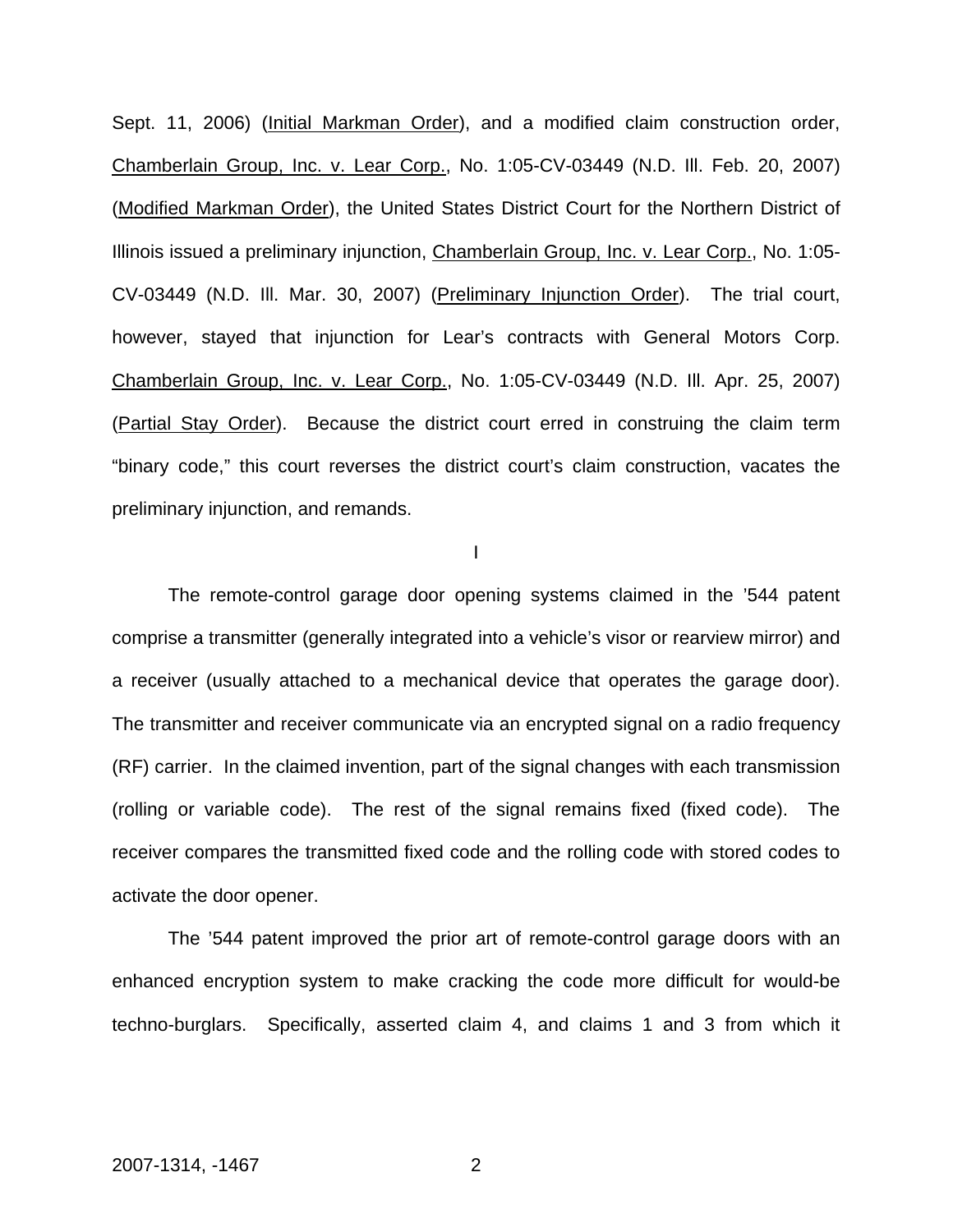depends, recites the generation and transmission of a "trinary code" to encrypt the

transmitted signal:

## Claim 1:

A transmitter for sending an encrypted signal to control an actuator, comprising:

oscillator for generating a radio frequency oscillatory signal;

apparatus for enabling the sending of an encrypted signal;

binary code generator responsive to the enabling apparatus for generating a variable binary code, said variable code being different for each enabling by the enabling device;

trinary code generator for generating a three-valued or trinary code responsive to the variable binary code; and

transmitting apparatus for modulating the radio frequency oscillatory signal with the trinary code to produce a modulated trinary coded variable radio frequency signal for operation or control of a secure actuator.

### Claim 3:

A transmitter for sending an encrypted signal to control an actuator according to claim 1, comprising apparatus for producing a fixed code signal and for combining said fixed code signal with a rolling code signal.

### Claim 4:

A transmitter for sending an encrypted signal to control an actuator according to claim 3, comprising apparatus for interleaving trinary bits derived from said fixed code signal with trinary bits derived from said rolling code signal to produce a trinary interleaved fixed and rolling code signal.

'544 patent col.9 l.56–col.10 l.4, col.10 ll.10-18. Claim 4 itself includes the additional

feature of producing a trinary code signal comprising trinary bits derived from both a

fixed code and a rolling code, interleaved together.

The key claim construction issue on appeal is the interpretation of the word "code" as it is used in the '544 patent. The district court construed four terms that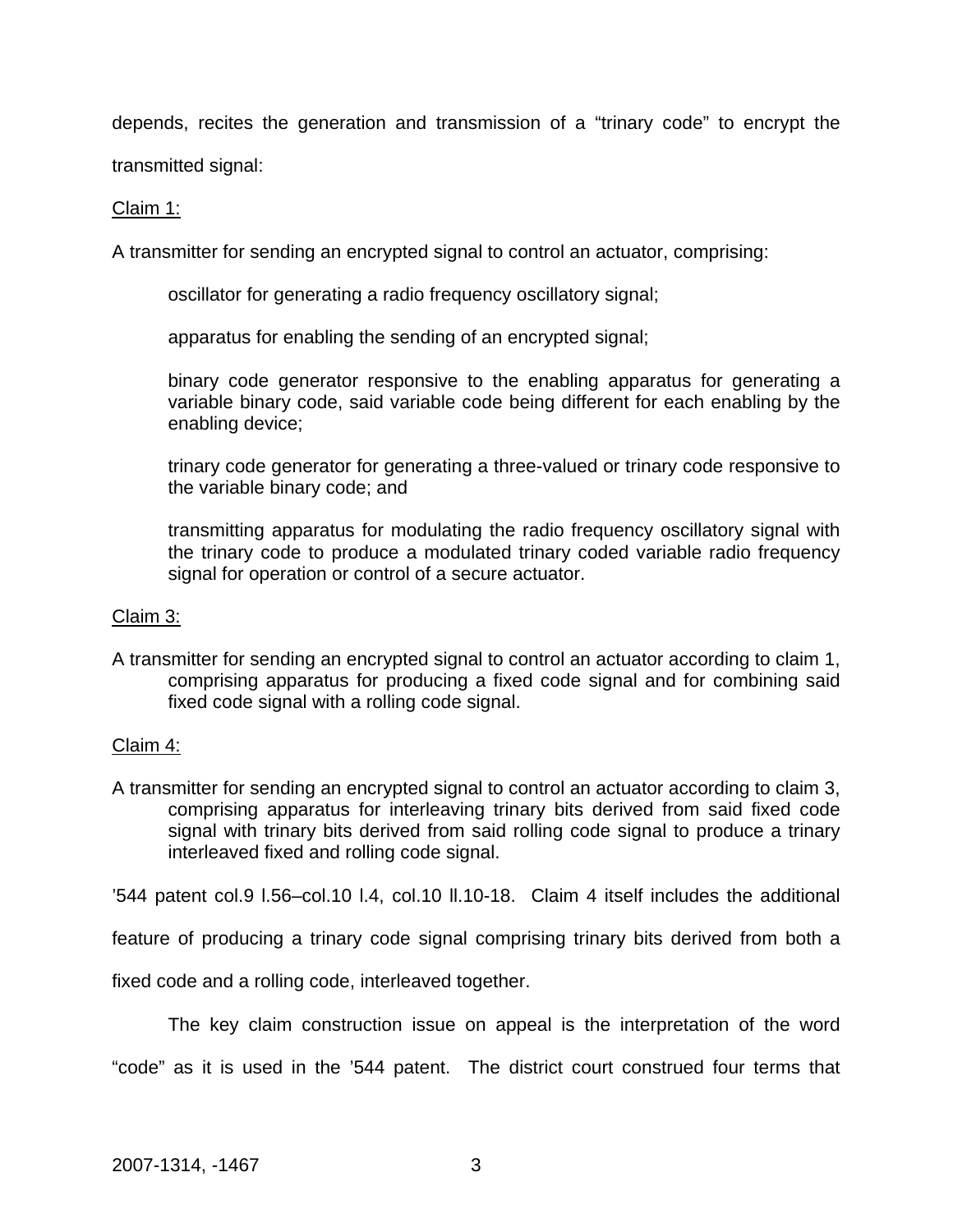require an understanding of "code": "binary code" (claim 1), "binary code generator" (claim 1), "trinary code generator for generating a three-valued or trinary code responsive to the variable binary code" (claim 1), and "apparatus for producing a fixed code signal and for combining said fixed code signal with a rolling code signal" (claim 3). Initial Markman Order at 5-11. Although the district court did not construe it, the meaning of "trinary code" is also relevant to construing "code" and ultimately to understanding "binary code," since "binary" and "trinary" are themselves closely related terms and presumptively modify "code" in parallel ways.

The district court defined "binary code" as "a code in which each code element may be either of two distinct kinds of values, which code may represent various kinds of letters and numbers including, but not limited to, a representation of a base 2 number." Id. at 8. On Lear's motion for reconsideration, the district court clarified that "'binary code' cannot encompass trinary code." Modified Markman Order at 4. As for "trinary code," this term is defined to some extent by the specification as a "three-valued" code. See '544 patent, col.9 ll.66-67 (claim 1); see also id. col.3 ll.23-25.

On Chamberlain's motion for a preliminary injunction, the district court applied its definitions of "binary code" and the other disputed terms to Lear's Car2U transmitter. Lear characterized its transmitter as using only trinary numbers and trinary algorithms, therefore operating in trinary code rather than binary code. The district court noted that while Lear's Car2U code might represent a trinary number, Lear conceded that this trinary number is still represented as 0s and 1s in a computer. Preliminary Injunction Order at 6. Indeed, the parties agree that all computers necessarily operate in "binary code." In other words, microprocessors and memory devices use low and high voltages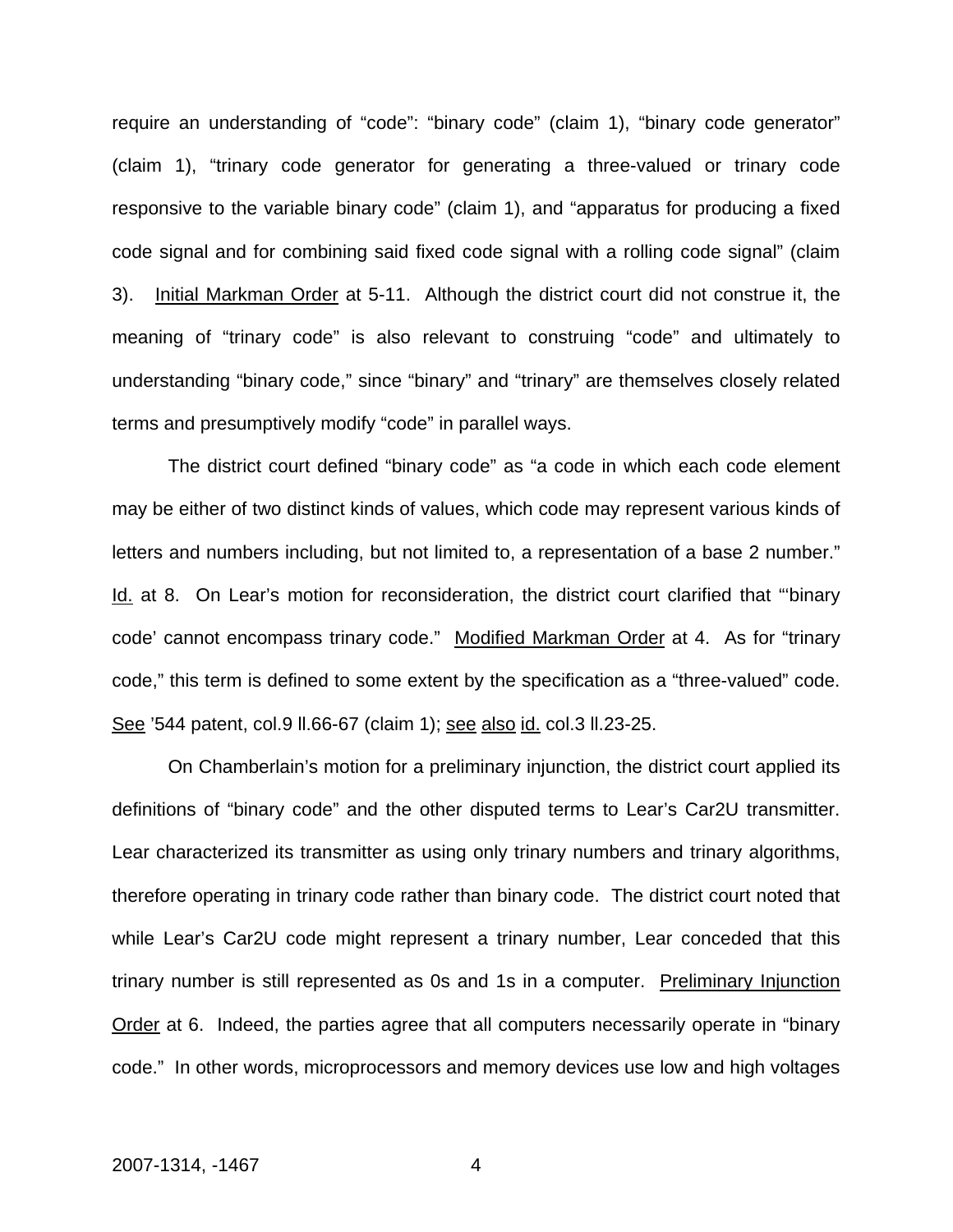to manipulate, transmit, receive, and store vast amounts of data. A low voltage represents a 0, while a high voltage represents a 1. Thus the district court characterized Lear's trinary number, as represented in a computer, as a "binary-coded trinary number." Id. at 7. On this basis, the court concluded that Lear's accused Car2U transmitter would likely satisfy the "binary code" limitation. Id. at 6-7. Also, according to the district court, Lear admitted that its product generated trinary code, so the district court likewise concluded that Lear's binary and trinary codes had to be generated by binary code generators and trinary code generators, making it likely that Lear's product met the "binary code generator" and "trinary code generator" limitations. Id. at 7. Further finding that Lear likely met the "fixed code" limitation of claim 3, the district court concluded that Chamberlain would likely prevail on the merits of its infringement claim. Id. at 8-9. From there, the district court evaluated the remaining parts of the traditional four-factor test for injunctive relief, see eBay, Inc. v. MercExchange L.L.C., 126 S. Ct. 1837, 1839 (2006), and imposed a preliminary injunction on Lear, Preliminary Injunction Order at 9-14 (as modified by Partial Stay Order).

II

This court reviews claim construction as an issue of law without deference. Cybor Corp. v. FAS Techs., Inc., 138 F.3d 1448, 1451 (Fed. Cir. 1998) (en banc). To construe a claim term, the trial court must determine the meaning of any disputed words from the perspective of one of ordinary skill in the pertinent art at the time of filing. Intrinsic evidence, that is the claims, written description, and the prosecution history of the patent, is a more reliable guide to the meaning of a claim term than are extrinsic sources like technical dictionaries, treatises, and expert testimony. Phillips v. AWH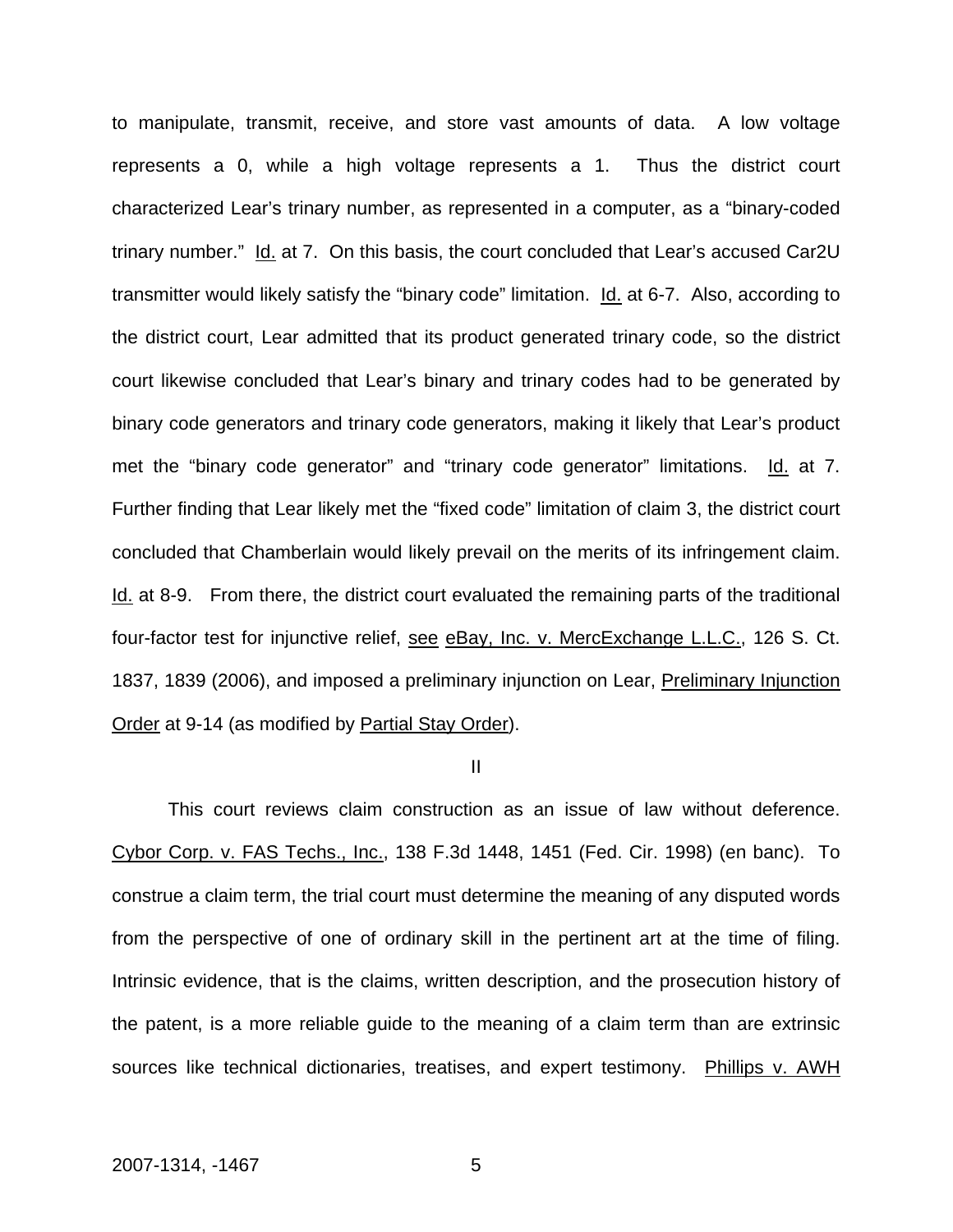Corp., 415 F.3d 1303, 1318-19 (Fed. Cir. 2005) (en banc). Although it is unacceptable to import limitations into a claim from the written description, "the specification 'is always highly relevant to the claim construction analysis. Usually, it is dispositive; it is the single best guide to the meaning of a disputed term." Id. at 1315 (quoting Vitronics Corp. v. Conceptronic, Inc., 90 F.3d 1576, 1582 (Fed. Cir. 1996)).

#### A

The district court defined "binary code" in the '544 patent as "a code in which each code element may be either of two distinct kinds of values, which code may represent various kinds of letters and numbers including, but not limited to, a representation of a base 2 number." Initial Markman Order at 8. The trial court also explained that "binary code" can encompass not only binary numbers, but also other numbers or symbolic designations that are represented in a system using two types of values (e.g., 0s and 1s). See id. at 6-8. In other words, "binary code" refers to the basic form for computer expression or storage of a given number or term, rather than its meaning. Under the district court's interpretation, "binary code" could serve as a medium to express binary (base 2) numbers (0, 1, 10, 11, 100, etc.), trinary (base 3) numbers (0, 1, 2, 10, 11, etc.), decimal (base 10) numbers (0, 1, 2, 3, 4, etc.), or any other base for that matter, by aggregating individual bits into combinations representing higher-based numbers.

Thus for the district court, Lear's "binary-coded trinary numbers" were binary code, not trinary code. The significance of this distinction depends on an examination of the operation of binary and trinary number systems in a computer. For example, the trinary numbers 0, 1, and 2 can be represented in binary code using pairs of bits 00, 01,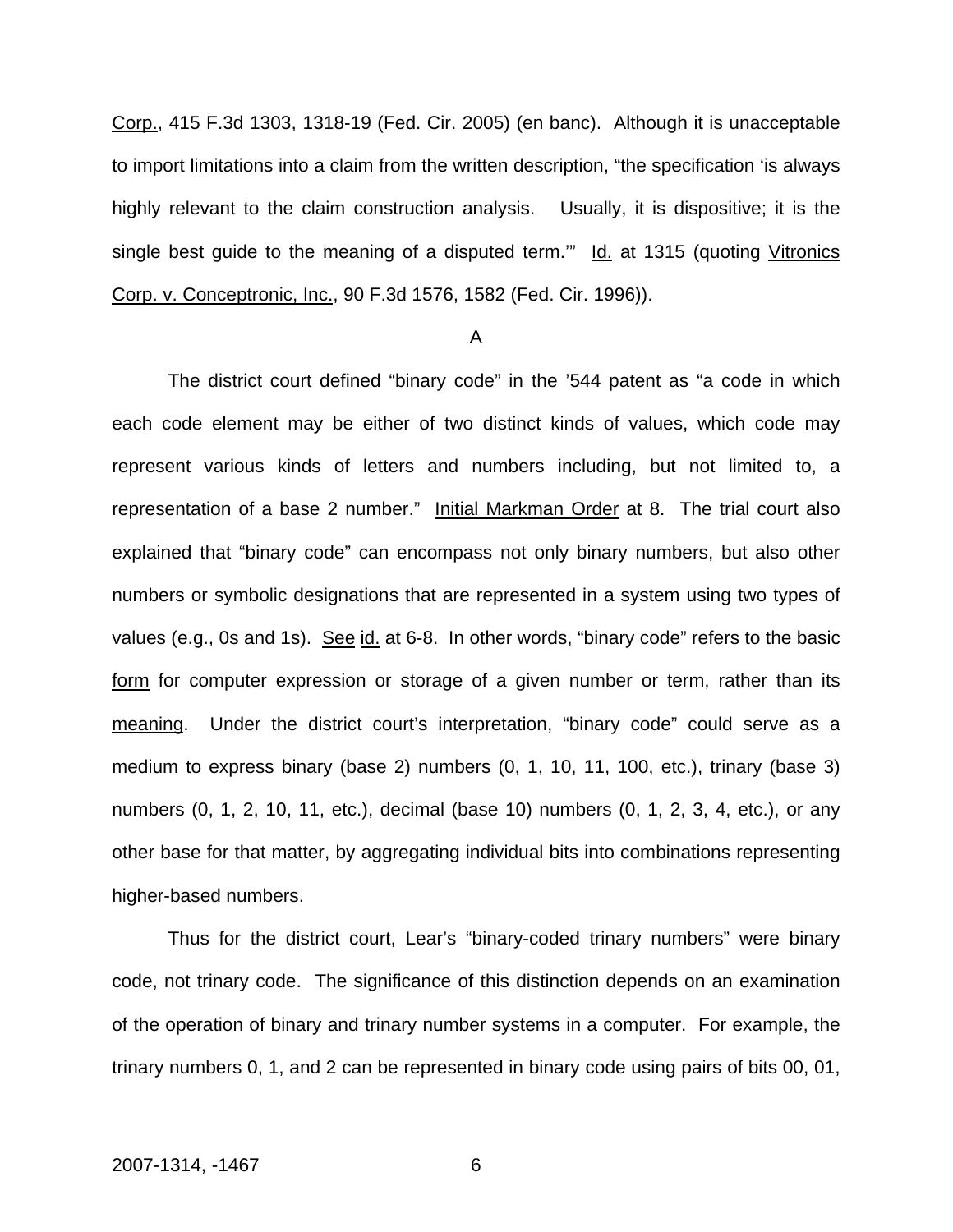and 10, respectively. Rather than reading each individual bit as representative of a power of 2, as with binary numbers, the computer must recognize each pair of bits as representing a power of 3. In a computer, as a further example, the decimal number 4, equivalent to the binary number 100 and the trinary number 11, would appear in the computer's "binary code" as either the binary number 100 or the binary-coded trinary number 0[1](#page-7-0)01.<sup>1</sup> To convert the "binary-coded trinary number" 0101 back to a decimal number, the former bit pair "01" represents 1 x  $3^1$  = 3, and the latter bit pair "01" represents 1 x  $3^0$  = 1, and 3 + 1 = 4. Of course, the person or device reading the string of 0s and 1s must know the base of numbers that the computer encodes. Otherwise the person or device cannot know, for example, whether 1000 means 8 (if 1000 is a binary number), 6 (if 1000 is a "binary-coded trinary number"), 27 (if 1000 is a trinary number), or something else entirely.

<span id="page-7-0"></span> <sup>1</sup> In general, whole, non-negative numbers of base x (e.g.  $x = 2$  for binary numbers;  $x = 3$  for trinary numbers) can be expressed in the more familiar base 10 (i.e. decimal) system as:



where a is the base 10 system value of the digit or combination of digits being summed, n is the number of digits in the number being converted and where i is the position of the digit in the number, starting with 0 and counting from the right. (To express fractional or negative numbers, the formula is slightly more complicated. Expression of integers  $\geq 0$ , however, is sufficient for purposes of this discussion.) To illustrate using the example above, the binary number 100 can be expressed as 1 x 2<sup>2</sup> + 0 x 2<sup>1</sup> + 0 x 2<sup>0</sup> = 4. Likewise, the trinary number 11 can be expressed as 1 x  $3^1$  + 1 x  $3^0$  = 4. The binary-coded trinary number 0101 must first be broken apart into bit pairs, 01 and 01 in this case, with each bit pair representing a trinary number (here,  $01 = 1$ ). The trinary values of the bit pairs are then plugged into the above formula to convert the binarycoded trinary number 0101 into the decimal number 4. For further judicial explanation of the binary system compared with the decimal system of positional notation, see Gottschalk v. Benson, 409 U.S. 63, 66-67 (1972).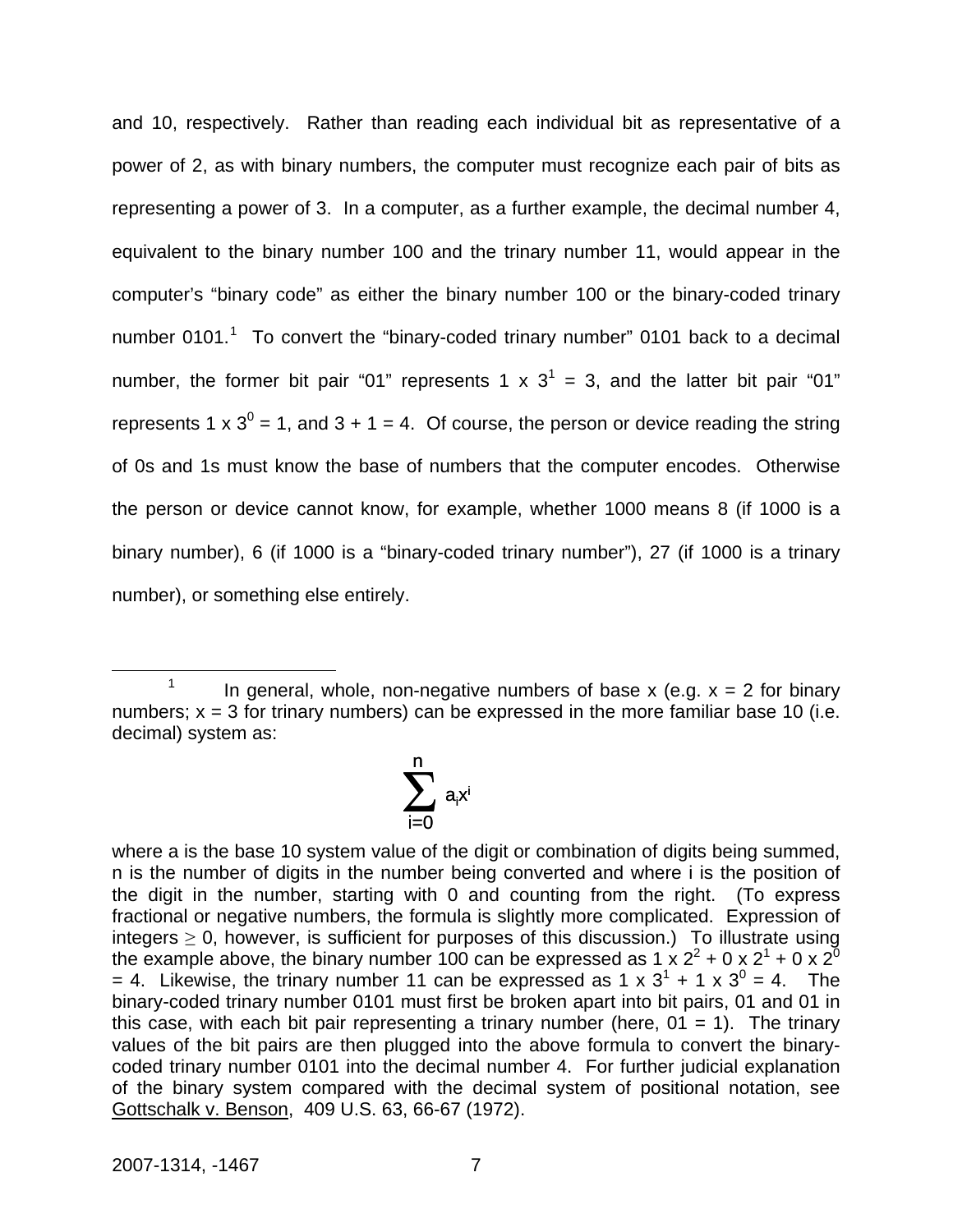In this case, Lear argues that the '544 patent uses the term "binary code" in a more constrained manner than its broad general application to computer language. According to Lear, the patent uses the term to represent meaning of the message, not its mere form. In other words, the computer symbols and language that the district court called a "binary-coded trinary number," Preliminary Injunction Order, slip op. at 7, under Lear's interpretation, is not a binary code at all. Instead, it is a trinary code, because the bit pairs symbolize any of three values, rather than two.

In construing "binary code," the district court first noted that the claims use the language "binary code" and "binary signal" rather than "binary number" or "base 2 number." Initial Markman Order at 6. While recognizing that the preferred embodiment describes translating "trinary bits" back into "a binary number" in the receiver, '544 patent col.8 ll.45-48, the district court perceived that limiting "binary code" to binary numbers on this basis alone would improperly import a limitation into the claims from the specification, Initial Markman Order at 7. The district court then turned to extrinsic sources, namely the **IEEE Standard Dictionary of Electrical and Electronic Terms**, Sixth Edition, to seek the meaning one of ordinary skill in the art would customarily ascribe to "binary code." Id. at 7-8. This reasoning led the trial court to its interpretation of the disputed claim terms.

#### B

The district court commendably strove to follow this court's rules for claim construction. See Phillips, 415 F.3d at 1318-19. In this regard, the trial court weighed the intrinsic evidence along with the extrinsic evidence and properly sought to avoid importing a limitation from the specification into the claims. See id. Nonetheless, this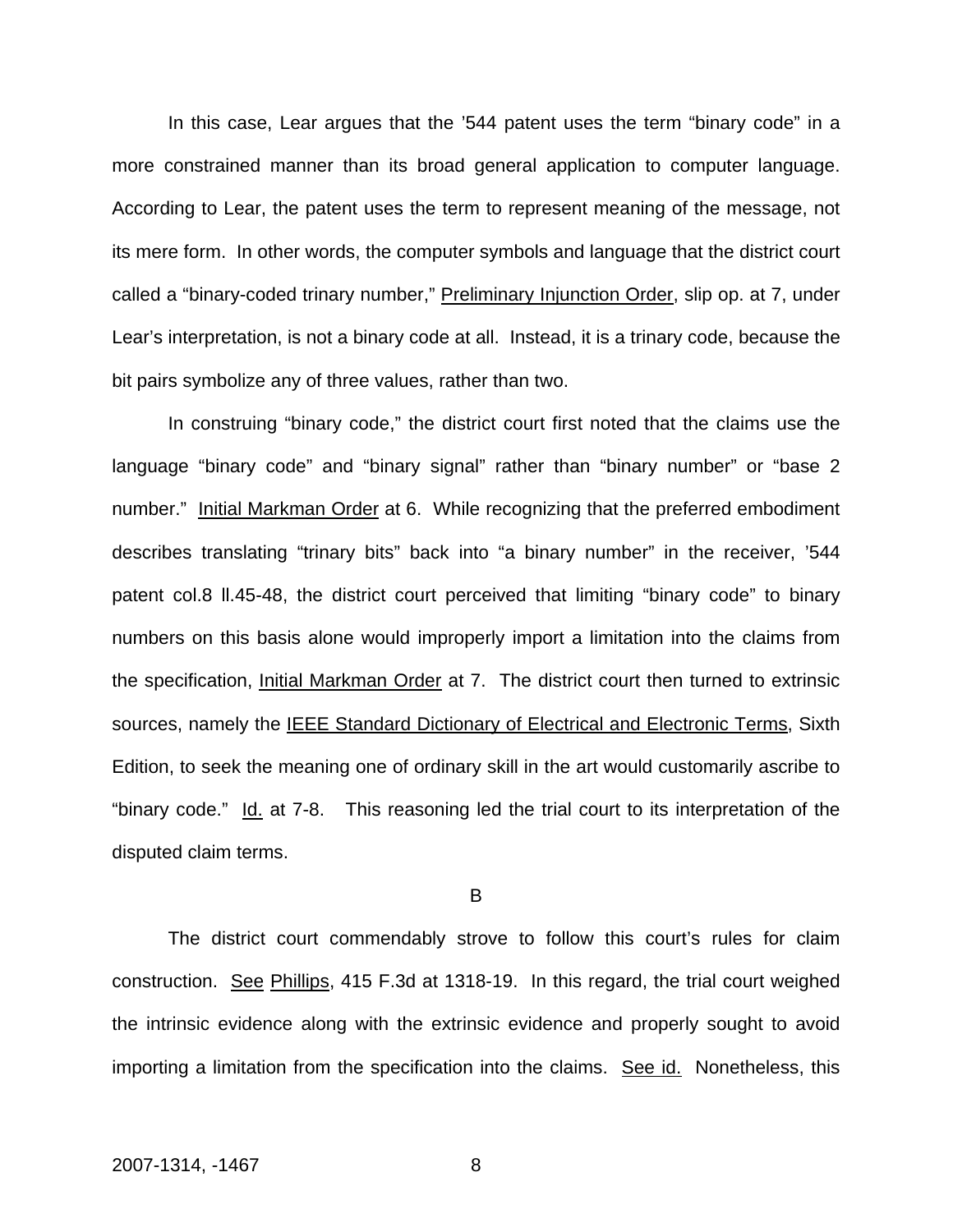court discerns that the '544 patent specification gives particular limiting meanings to the language in the claims. Specifically, the '544 patent used "binary code" to mean "binary number." While the district court's construction may represent an ordinary or customary reading of "binary code," the '544 patent restricts "binary code" to a narrower meaning. See id. at 1316 ("The construction that stays true to the claim language and most naturally aligns with the patent's description of the invention will be, in the end, the correct construction.") (quoting Renishaw PLC v. Marposs Societa' per Azioni, 148 F.3d 1243, 1250 (Fed. Cir. 1998)).

 At the outset, this court examines the meaning of "code" as used in the claims. In this context, the '544 patent's term "trinary code" is relevant to construing "binary code" because the term "code" presumptively should carry the same meaning throughout the patent. See id. at 1314 ("claim terms are normally used consistently throughout the patent."). The crux of the dispute over "binary code" centers on the "code" part of that term. The parties agree that "binary" means "base 2," and "trinary" means "base 3," or as claim 1 itself states, "three-valued." '544 patent col.9 ll.66-67. Thus, "binary code" and "trinary code" should have parallel meanings, differing only insofar as "binary" and "trinary" differ in their relationships to the numbers 2 and 3.

Because the trinary code of the '544 patent is stored in the transmitter's microcontroller, and the transmitter's microcontroller, like other computers, undisputedly stores and processes data as sequences of 0s and 1s, "trinary code" as used in the '544 patent means values stored and processed in the binary language as 0s and 1s. According to claim 1, the trinary code is generated by the trinary code generator, and is responsive to a variable binary code. Id. col.9 II.62-67. Contrary to Chamberlain's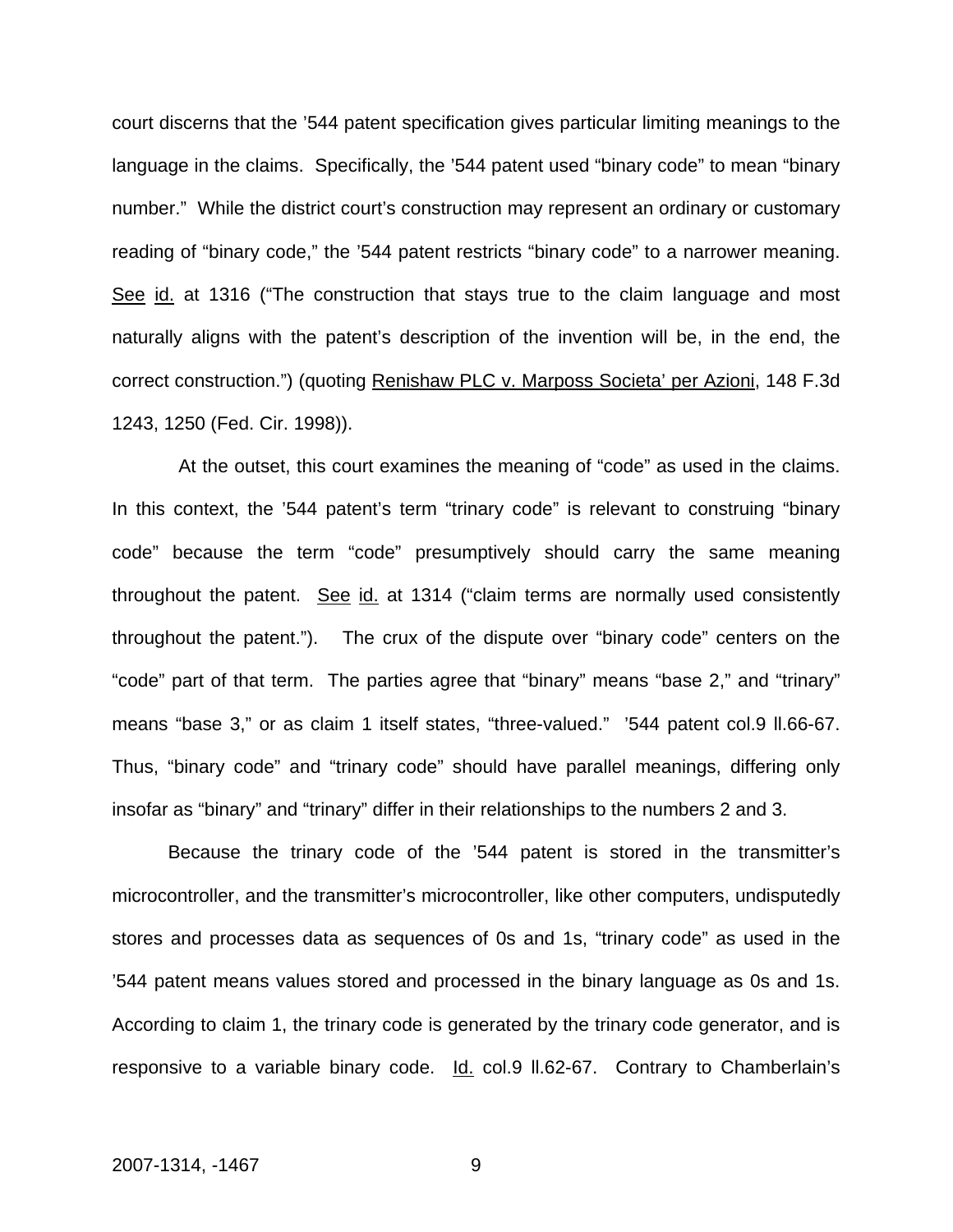assertions,<sup>[2](#page-10-0)</sup> the '544 patent notes that the transmitter's microcontroller generates the trinary code. Thus, the last limitation of claim 1, "transmitting apparatus for modulating the radio frequency oscillatory signal with the trinary code to produce a modulated trinary coded variable radio frequency signal for operation or control of a secure actuator," id. col.10 ll.1-4, cuts against Chamberlain's position. This claim presupposes that the trinary code already exists (in the transmitter's microcontroller) because it expects the transmitter to use that trinary code to modulate the RF signal. The rest of the '544 specification points to the same conclusion. See id. col.5 II.17-24 ("The microcontroller 78 is connected by a serial bus 79 to a non-volatile memory 80. An output bus 81 connects the microcontroller to a radio frequency oscillator 82. The microcontroller 78 produces coded signals when the button 72 is pushed causing the output of the RF oscillator 82 to be amplitude modulated to supply a radio frequency signal at an antenna 83 connected thereto." (referring to Figure 2, a block diagram of the transmitter) (emphasis added)); see also id. col.3 II.23-25 ("The transmitter then converts the 32-bit fixed code and the mirrored variable code to a three-valued or trinary

<span id="page-10-0"></span> $\frac{1}{2}$  $2^2$  Chamberlain apparently realized that the only way that the district court's construction of "binary code" did not contradict the patent's use of "trinary code," as explained below, is if there is no trinary code inside the transmitter's microcontroller. Chamberlain argued that trinary code forms exclusively outside the transmitter's "computer," at the very end of the signal generation and transmission process. According to Chamberlain, binary code inside the computer, or more accurately, inside the transmitter's microcontroller, generates trinary code through the introduction of timing pulses to modulate a RF oscillating signal. To the contrary, the figures and prose in the specification do not support Chamberlain's "no trinary code in the computer" theory. As explained herein, the specification shows that the "trinary code" in the '544 patent is in fact generated and manipulated inside the transmitter's microcontroller. While the '544 patent supplies a convincing construction of "binary code" and "trinary code," Chamberlain did not identify even any expert reports or testimony in support of its particular claim meaning theory.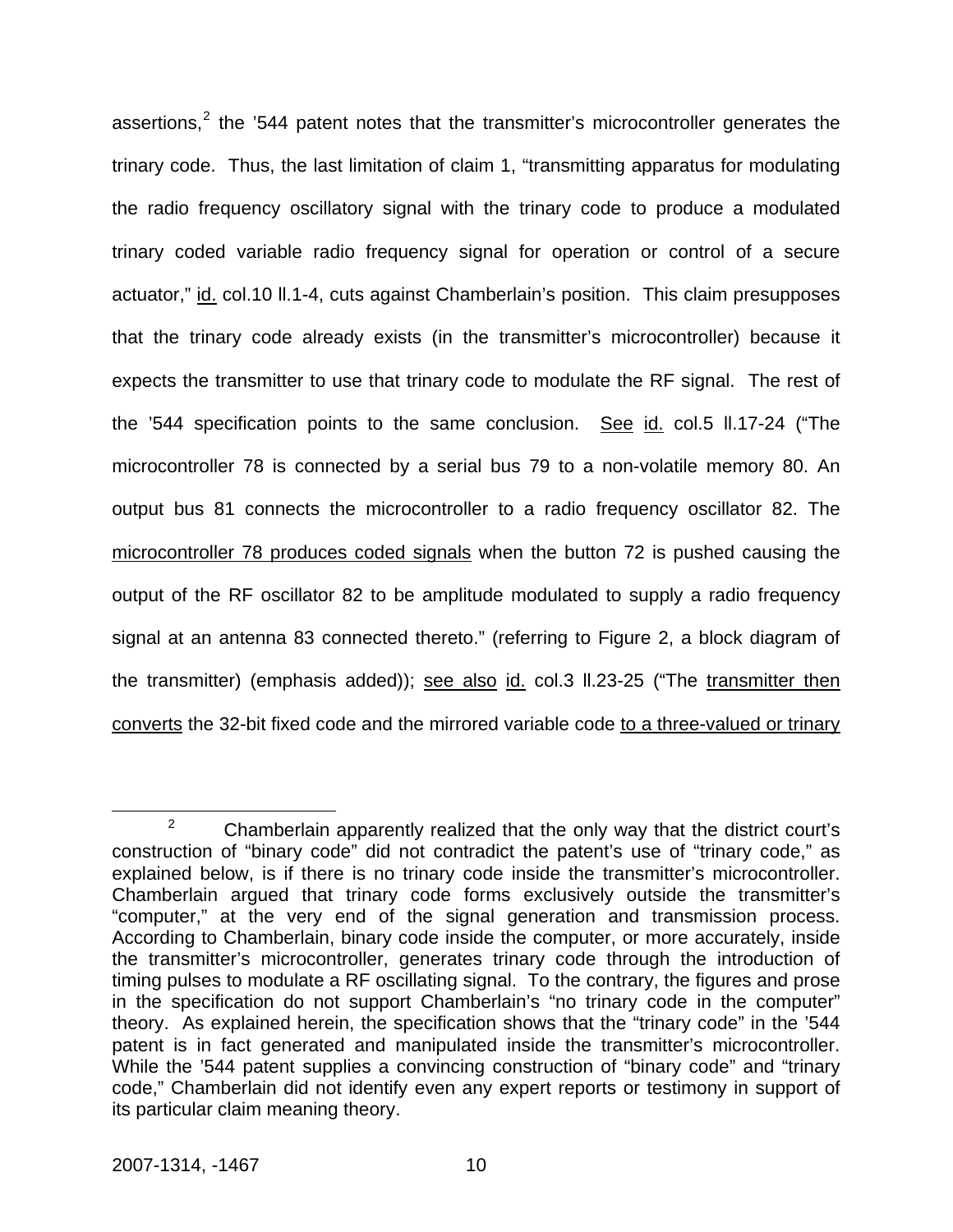bit fixed code and a three-valued or trinary bit variable code or rolling code.") (Summary

of the Invention) (emphases added)).

This court also discerns further evidence that the patent places both the

generation and manipulation of the trinary code within the transmitter's microcontroller.

Specifically, the patent describes the process of generating the trinary-coded RF signal.

Both the preferred embodiment and claim 4 put both the fixed trinary code and the

rolling trinary code in that generating process:

The rolling code is then changed to a trinary code having values 0, 1 and 2 and the initial trinary rolling code is set to 0. It may be appreciated that it is trinary code which is actually used to modify the radio frequency oscillator signal and the trinary code is best seen in FIG. 6. It may be noted that the bit timing in FIG. 6 for a 0 is 1.5 milliseconds down time and 0.5 millisecond up time, for a 1, 1 millisecond down and 1 millisecond up and for a 2, 0.5 millisecond down and 1.5 milliseconds up. The up time is actually the active time when carrier is being generated. The down time is inactive when the carrier is cut off. The codes are assembled in two frames, each of 20 trinary bits, with the first frame being identified by a 0.5 millisecond sync bit and the second frame being identified by a 1.5 millisecond sync bit.

Id. col.7 ll.13-30 (emphasis added).

The district court explained that its construction of "binary code" encompassed anything represented in 0s and 1s in a computer. See, e.g., Preliminary Injunction Order at 6-7. Accordingly, the trial court's construction of "binary code" would also encompass values expressed in "trinary code," as the latter term is used throughout the '544 patent. But, as the district court itself recognized, "binary code" cannot include "trinary code." The patent claims and specification, moreover, do not permit these two terms to overlap. See, e.g., '544 patent col.9 l.67 (the trinary code is "responsive to" the binary code) (claim 1); col.7 ll.12-14 (the rolling binary code "is changed to" trinary code by the transmitter); col.3 ll.24-26 (the transmitter "converts" the 32-bit codes (which are binary)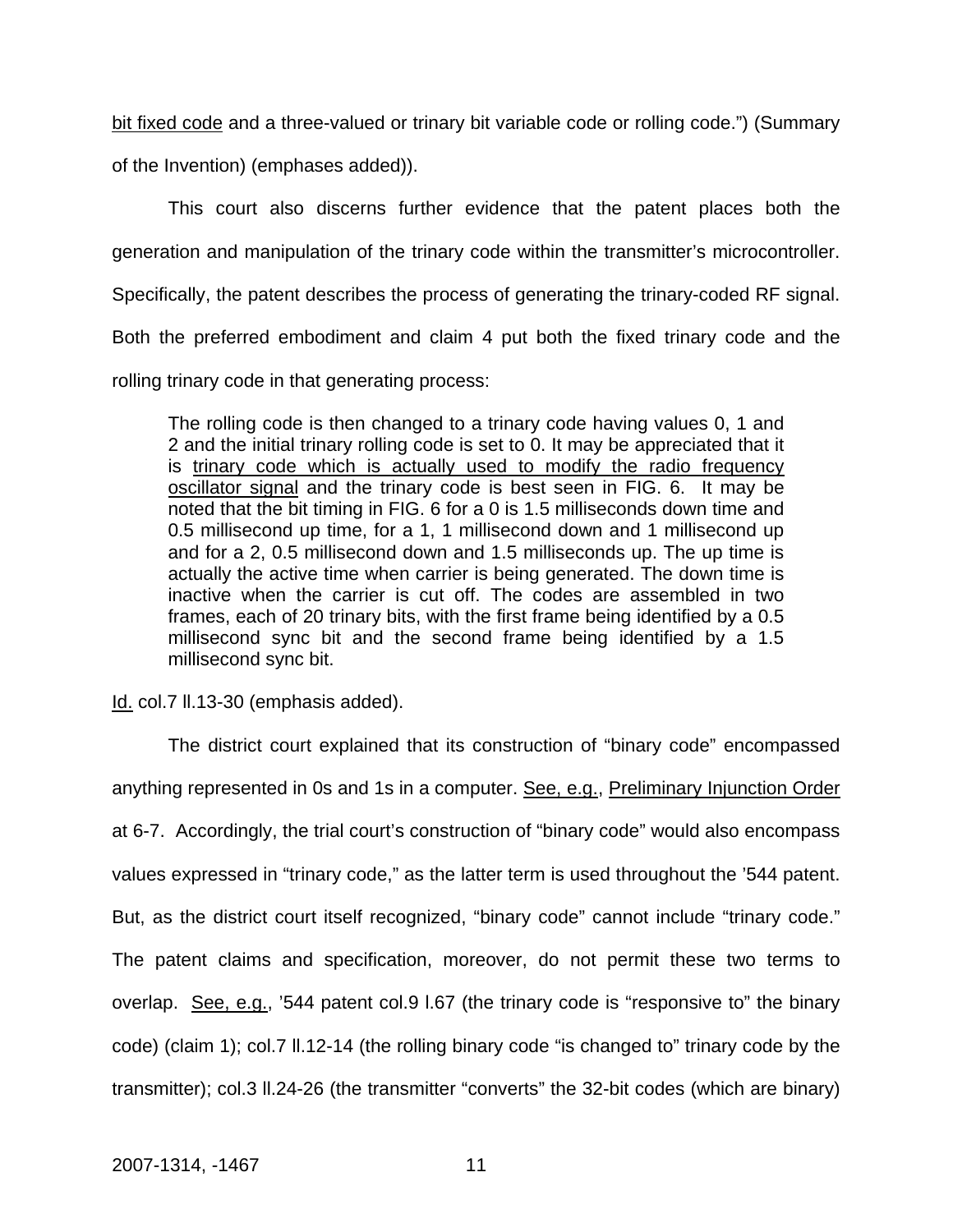to trinary codes). Thus, the district court's construction of "binary code" is internally inconsistent and contradictory to the rest of the patent. To resolve this contradiction and preserve the independent meaning of "binary code" as compared to "trinary code" in the '544 patent, this court reads "binary code" as limited to binary numbers, and "trinary code" as limited to trinary numbers. Because the substance, rather than the form, controls whether a "code" is "binary" or "trinary" for the '544 patent, trinary code is still trinary code when expressed as a trinary number represented by (base 2) bit pairs, using 0s and 1s, as in the transmitter's microcontroller, or when expressed as a trinary number represented in (base 3) timed pulses as in the modulated RF signal transmitted to the receiver. The "binary-coded trinary number[s]" described by the district court, Preliminary Injunction Order at 7, are therefore trinary codes, not binary codes.

#### C

Because "binary code" or "trinary code" appears in the other three claim terms construed by the district court, the district court's erroneous interpretation of "binary code" also necessarily renders incorrect its construction of these other terms. On this appeal, Lear does not identify any other errors in the district court's claim construction.

#### III

This court reviews a grant or denial of a preliminary injunction for abuse of discretion. Amazon.com, Inc. v. Barnesandnoble.com, Inc., 239 F.3d 1343, 1350 (Fed. Cir. 2001). Where a district court relies on an erroneous claim construction in granting injunctive relief, this legal error may well constitute an abuse of discretion requiring this court to vacate the injunction. See SRAM Corp. v. AD-II Eng'g, Inc., 465 F.3d 1351, 1352-53 (Fed. Cir. 2006) ("Because the district court erred in construing claim 16, we